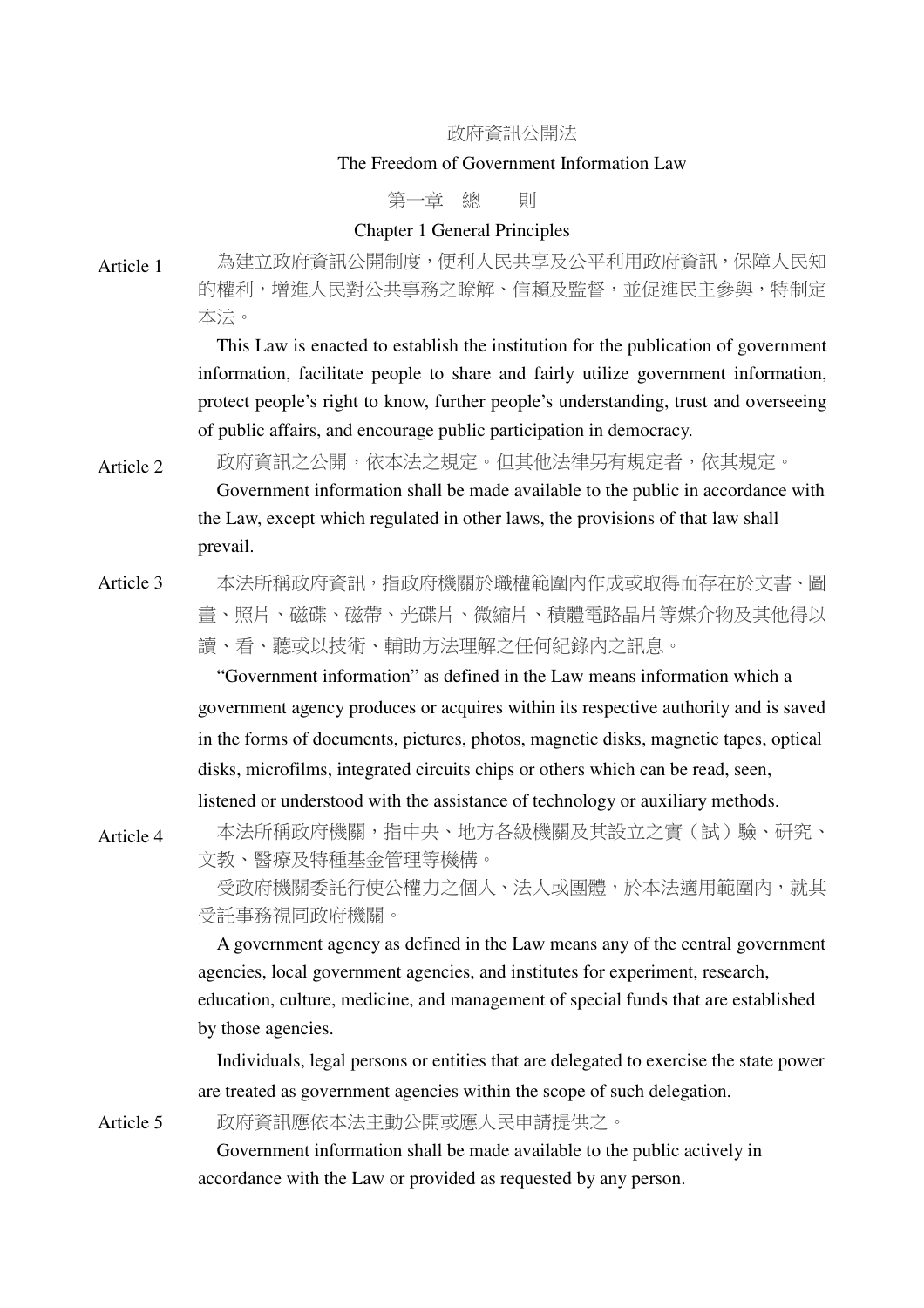第二章 政府資訊之主動公開

#### Chapter 2 Active Publication of Government Information

Article 6 與人民權益攸關之施政、措施及其他有關之政府資訊,以主動公開為原則, 並應適時為之。

> The administrative measures directly related to people's rights and interests as well as other relevant government information shall be made available to the public actively and timely.

Article 7 下列政府資訊,除依第十八條規定限制公開或不予提供者外,應主動公開:

- 一、條約、對外關係文書、法律、緊急命令、中央法規標準法所定之 命令、 法規命令及地方自治法規。
- 二、政府機關為協助下級機關或屬官統一解釋法令、認定事實、及行使裁量權, 而訂頒之解釋性規定及裁量基準。
- 三、政府機關之組織、職掌、地址、電話、傳真、網址及電子郵件信箱帳號。
- 四、行政指導有關文書。
- 五、施政計畫、業務統計及研究報告。
- 六、預算及決算書。
- 七、請願之處理結果及訴願之決定。
- 八、書面之公共工程及採購契約。
- 九、支付或接受之補助。
- 十、合議制機關之會議紀錄。

前項第五款所稱研究報告,指由政府機關編列預算委託專家、學者進行之報 告或派赴國外從事考察、進修、研究或實習人員所提出之報告。

第一項第十款所稱合議制機關之會議紀錄,指由依法獨立行使職權之成員組 成之決策性機關,其所審議議案之案由、議程、決議內容及出席會議成員名單。

The information shall be made available to the public actively as follows, except for the information referred to in Article 18 that is restricted from making available to the public or provision:

 1. Treaties, diplomatic documents, laws, Emergency Orders, regulations and orders which are made in accordance with the Central Regulatory Standardization Law, and local autonomous laws and regulations.

 2. The interpretary orders and discretionary standards made by government agencies for helping the inferior government agencies or the subordinates to interpret the laws consistently, find the facts, and exercise the discretionary power.

 3. The structures, duties, addresses, telephone numbers, fax numbers, websites and e-mail addresses of government agencies.

4. Documents about administrative guidance.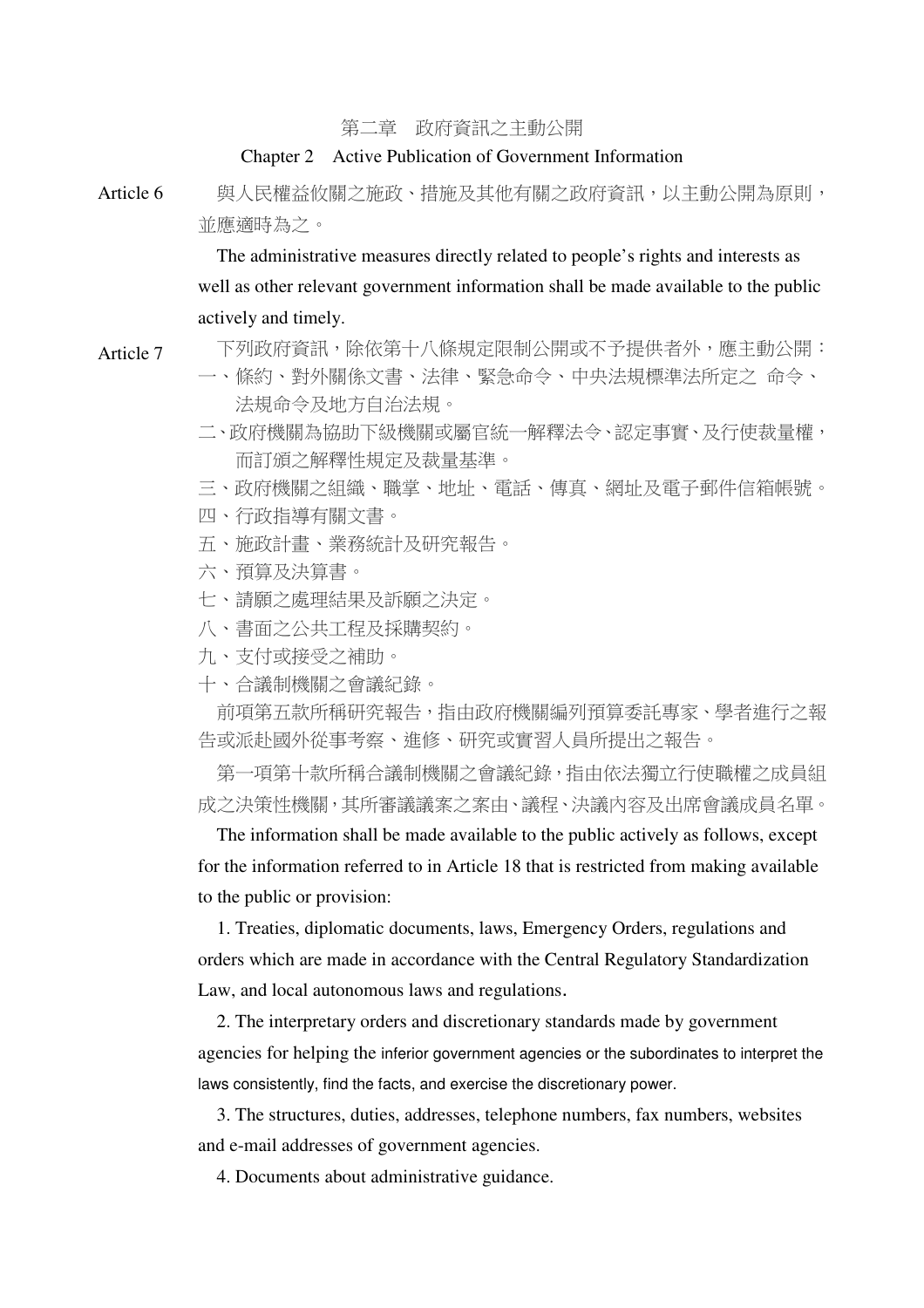5. Administrative plans, statistics and research reports.

6. Budgets and audits.

7. The results of petitions and the decisions of administrative appeals.

8. Documents related to public works and procurements.

9. Subsidies that are paid or accepted.

10. Meeting records of the agencies based on a collegiate system.

"Research reports" as defined in paragraph 1, subparagraph 5, means the reports produced by experts or scholars that are funded and authorized by a government agency, or by government employees who are sent overseas for survey, study, research, or intern.

 "Meeting records of the agencies based on a collegiate system" as defined in paragraph 1, subparagraph 10, means records consisting of gist of motions, programs, content of resolutions and list of the members who attend the meeting of the agency in which each member exercises the authority independently according to law.

Article 8 政府資訊之主動公開,除法律另有規定外,應斟酌公開技術之可行性,選擇 其適當之下列方式行之:

一、刊載於政府機關公報或其他出版品。

二、利用電信網路傳送或其他方式供公眾線上查詢。

三、提供公開閱覽、抄錄、影印、錄音、錄影或攝影。

- 四、舉行記者會、說明會。
- 五、其他足以使公眾得知之方式。

前條第一項第一款之政府資訊,應採前項第一款之方式主動公開。

The active publication of government information shall be made to consider the feasibility of technology and choose among the following ways as appropriate, except as otherwise provided for by law:

- 1. Publish on government registers or other publications.
- 2. Transmit on telecommunications networks or by other ways to provide the public for online search.
- 3. Make available for public browsing, transcribing, photocopying, recording, videotaping, or photographing.
- 4. Hold a press conference or hearing.
- 5. Any other possible ways of which the public can be made aware.

The government information referred in Article 8, paragraph 1, subparagraph 1, shall be publicized actively in accordance with paragraph 1, subparagraph 1.

第三章 申請提供政府資訊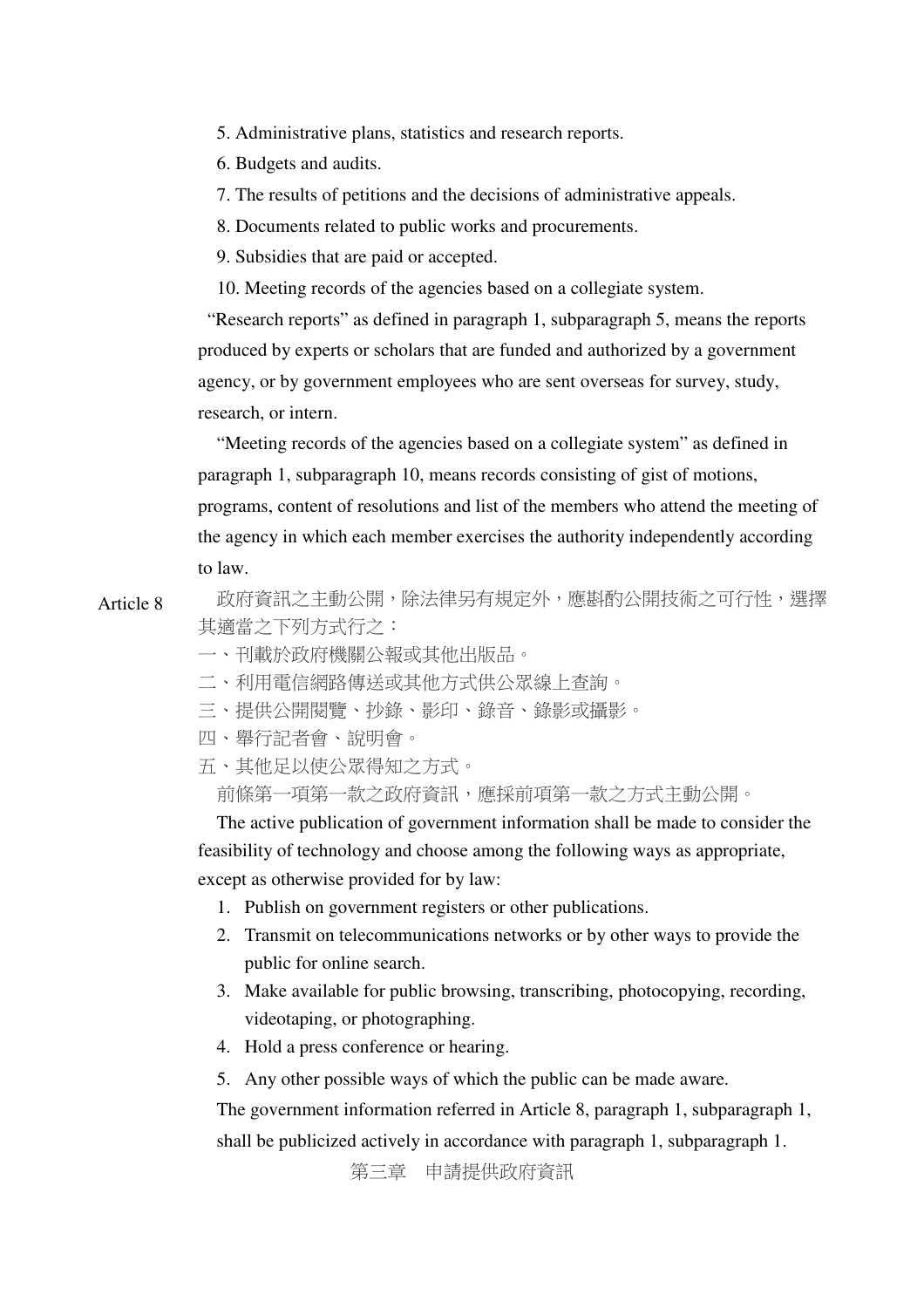#### Chapter 3 Request for Providing Government Information

Article 9 具有中華民國國籍並在中華民國設籍之國民及其所設立之本國法人、團體, 得依本法規定申請政府機關提供政府資訊。持有中華民國護照僑居國外之國 民,亦同。

> 外國人,以其本國法今未限制中華民國國民申請提供其政府資訊者為限,亦 得依本法申請之。

> The nationals of the Republic of China who register their permanent residence in the Republic of China and the legal persons or groups that are established by the nationals may request government agencies to provide government information in accordance with this Law. The same procedure shall also apply to the nationals holding a passport of the Republic of China who reside overseas.

> Foreigners may request government information in accordance with this Law only when the laws of their countries do not restrict the nationals of the Republic of China from requesting government information of such country.

Article 10 向政府機關申請提供政府資訊者,應填具申請書,載明下列事項:

一、 申請人姓名、出生年月日、國民身分證統一編號及設籍或通訊地址及 聯絡電話;申請人為法人或團體者,其名稱、立案證號、事務所或營業所 所在地;申請人為外國人、法人或團體者,並應註明其國籍、護照號碼及 相關證明文件。

- 二、 申請人有法定代理人、代表人者,其姓名、出生年月日及通訊處所。
- 三、 申請之政府資訊內容要旨及件數。
- 四、 申請政府資訊之用途。
- 五、 申請日期。

前項申請,得以書面通訊方式為之。其申請經電子簽章憑證機構認證後,得 以電子傳遞方式為之。

Each person who requests the government agency to provide the government information shall submit a written application specifying the following matters:

- 1. Name, date of birth, ID number, address and telephone number of the applicant. Where the applicant is a legal person or group, the name, registered number and business location. Where the applicant is a foreigner, foreign legal person or group, the nationality, passport number and related certifications shall also be specified.
- 2. Where the applicant having a legal agent or representative, the name, date of birth, and domicile.
- 3. The gist of content and number of the requested government information.
- 4. The purpose of requesting the government information.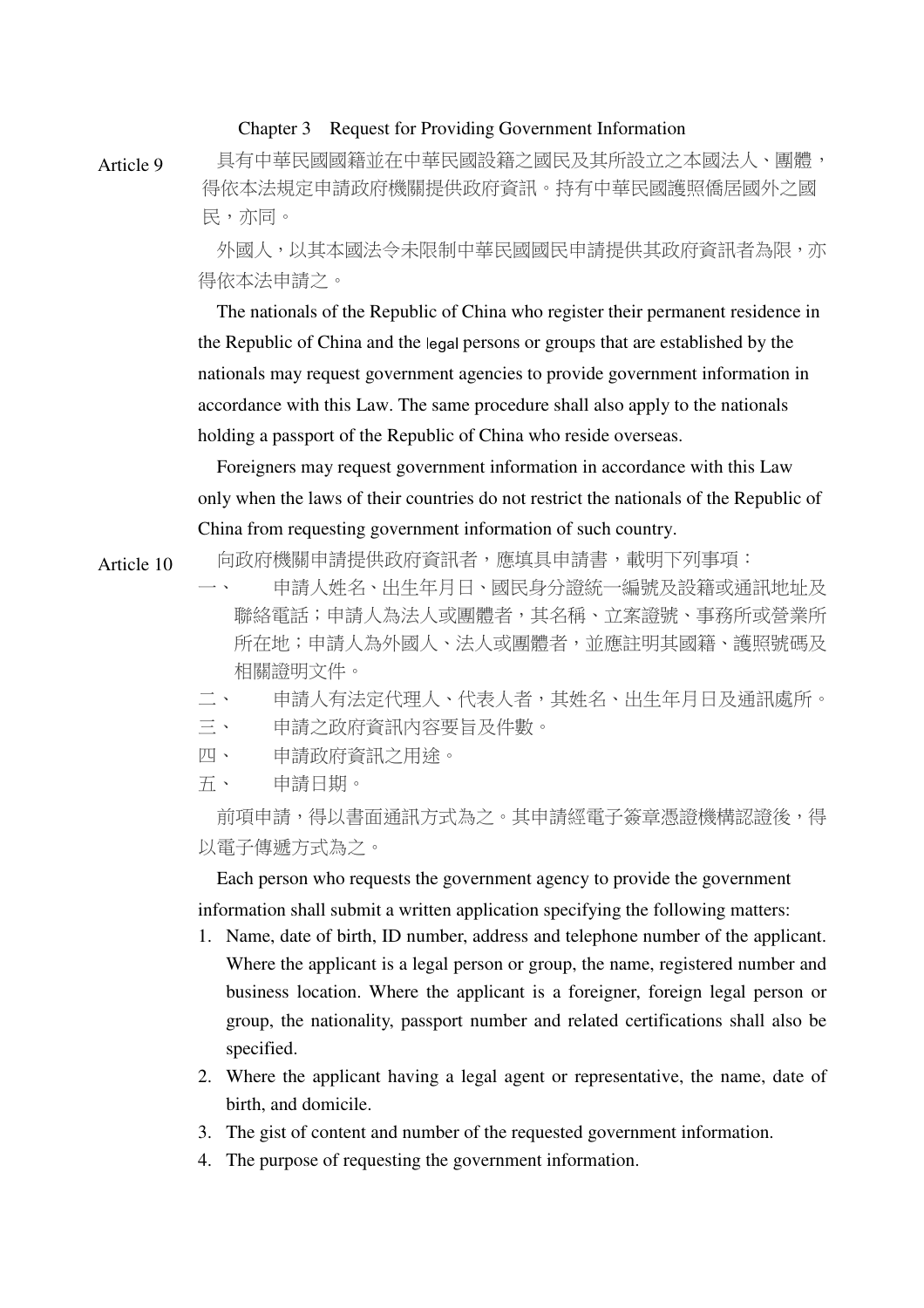5. Date of application.

The request referred to in paragraph 1 may be made by mail. The request may be made in the form of electronic transmission after authenticated by a certification authority of electronic signature.

Article 11 申請之方式或要件不備,其能補正者,政府機關應通知申請人於七日內補 正。不能補正或屆期不補正者,得逕行駁回之。

> The government agency shall notify the applicant to correct the request within seven days if it is remediable. The government agency may disallow the request without consulting anyone if it is not remediable or not corrected before the deadline.

Article 12 政府機關應於受理申請提供政府資訊之日起十五日內,為准駁之決定;必要 時,得予延長,延長之期間不得逾十五日。

> 前項政府資訊涉及特定個人、法人或團體之權益者,應先以書面通知該特定 個人、法人或團體於十日內表示意見。但該特定個人、法人或團體已表示同意 公開或提供者,不在此限。

> 前項特定個人、法人或團體之所在不明者,政府機關應將通知內容公告之。 第二項所定之個人、法人或團體未於十日內表示意見者,政府機關得逕為准 駁之決定。

Within fifteen days of receiving the request for government information, the government agency shall determine whether to approve such a request; the time may be extended for no longer than fifteen days if necessary.

If the information referred to in paragraph 1 involves the right of a particular person, legal person or group, the government agency shall notify the particular person, legal person or group to make a comment within ten days, except that the particular person, legal person or group had agreed to provide or make available to the public.

If the location of the particular person, legal person or group referred to in paragraph 2 is unknown, the government agency shall announce the content of notification in public.

If the particular person, legal person or group referred to in paragraph 2 make no comment within ten days, the government agency shall determine without consulting anyone.

Article 13 政府機關核准提供政府資訊之申請時,得按政府資訊所在媒介物之型態給予 申請人重製或複製品或提供申請人閱覽、抄錄或攝影。其涉及他人智慧財產權 或難於執行者,得僅供閱覽。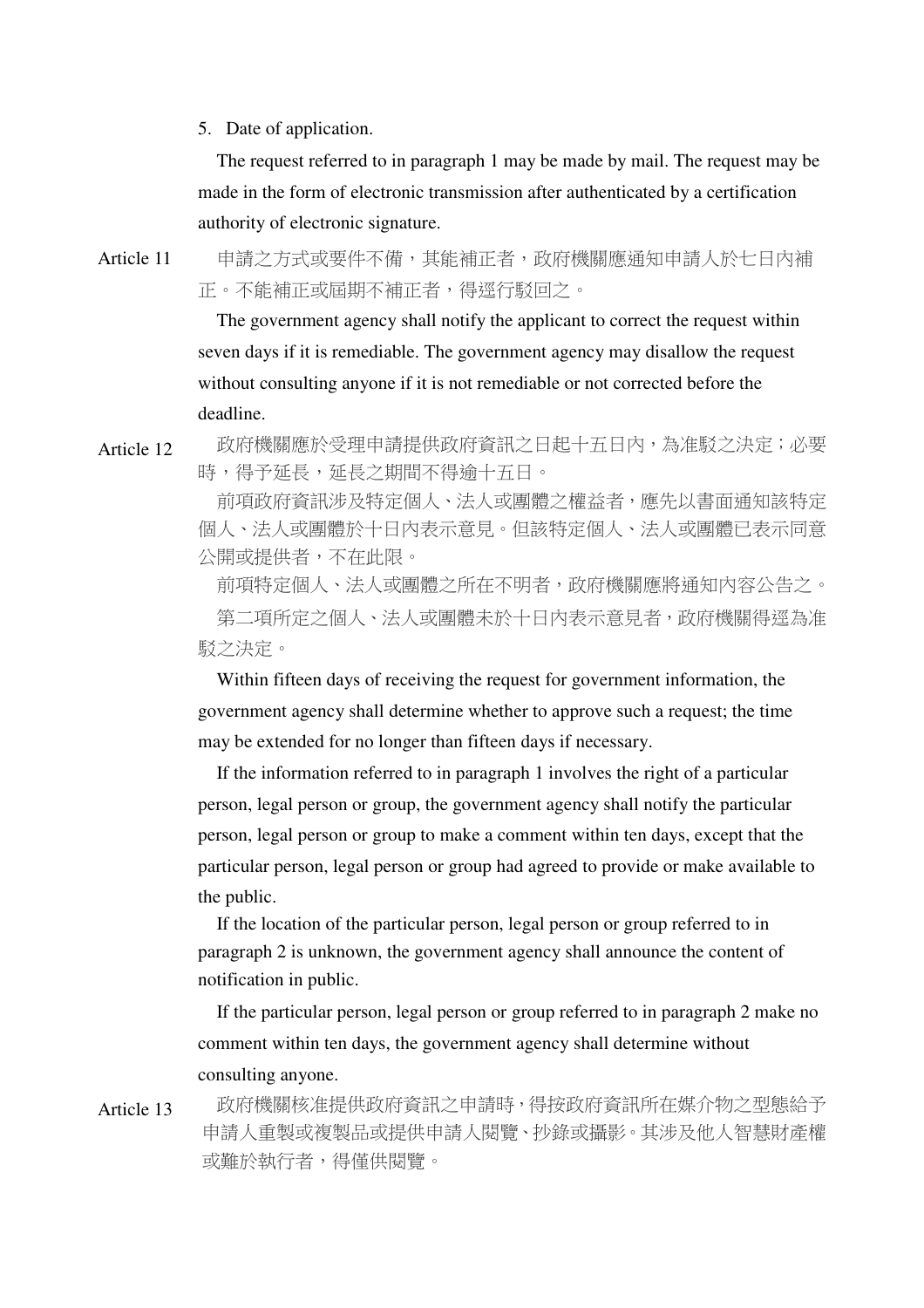申請提供之政府資訊已依法律規定或第八條第一項第一款至第三款之方式 主動公開者,政府機關得以告知查詢之方式以代提供。

Once a government agency approves a request for government information, it can provide a copy of the information or allow the applicant to browse, transcribe or photograph upon the type of medium where the information is saved. If the information requested involves intellectual property issues or is hard to make a copy of, the government agency may allow the information to be browsed only.

If the government information requested had been made available to the public actively in accordance with any laws or paragraph 1-3 of Article 8 of this Law, the government agency may inform the applicant of the way to obtain the information instead of providing it.

Article 14 政府資訊內容關於個人、法人或團體之資料有錯誤或不完整者,該個人、法 人或團體得申請政府機關依法更正或補充之。

> 前項情形,應填具申請書,除載明第十條第一項第一款、第二款及第五款規 定之事項外,並載明下列事項:

一、申請更正或補充資訊之件名、件數及記載錯誤或不完整事項。

二、更正或補充之理由。

三、相關證明文件。

第一項之申請,得以書面通訊方式為之;其申請經電子簽章憑證機構認證 後,得以電子傳遞方式為之。

Where the content of the government information about an individual, legal person or group is wrong or incomplete, the individual, legal person or group may request the government agency to correct or supplement the information.

According to paragraph 1, the applicant shall submit a written form specifying the following matters, in addition to those as specified in Article 10, paragraph 1, subparagraph 1, 2 and 5:

- 1. The name and numbers of the information requested for correction or supplement, and the matters that are wrongly recorded or incomplete.
- 2. The reason of correction or supplement.
- 3. The related certifications.

The request referred to in paragraph 1 may be made by mail. The request may be made in the form of electronic transmission after authenticated by a certification authority of electronic signature.

Article 15 政府機關應於受理申請更正或補充政府資訊之日起三十日內,為准駁之決 定;必要時,得予延長,延長之期間不得逾三十日。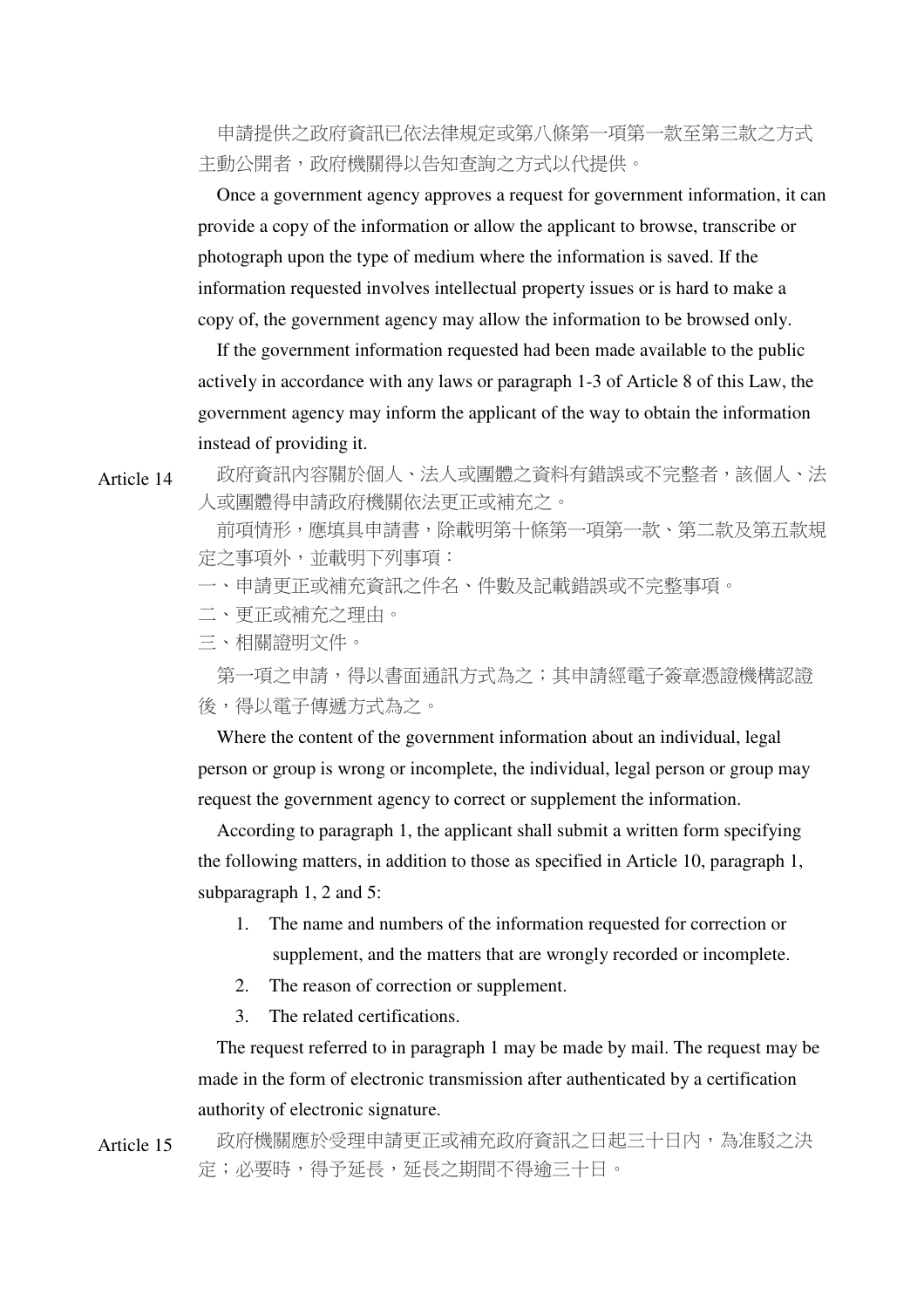第九條、第十一條及第十二條第二項至第四項之規定,於申請政府機關更正 或補充政府資訊時,準用之。

After receiving the request for correcting or supplementing the government information within thirty days, the government agency shall determine whether to approve such a request; the time may be extended for no longer than thirty days if necessary.

Where a government agency is requested to correct or supplement the government information, Article 9, 11 and paragraph 2 to 4 of Article 12 shall apply mutatis mutandis.

Article 16 政府機關核准提供、更正或補充政府資訊之申請時,除當場繳費取件外,應 以書面通知申請人提供之方式、時間、費用及繳納方法或更正、補充之結果。

> 前項應更正之資訊,如其內容不得或不宜刪除者,得以附記應更正內容之方 式為之。

> 政府機關全部或部分駁回提供、更正或補充政府資訊之申請時,應以書面記 明理由通知申請人。

> 申請人依第十條第二項或第十四條第三項規定以電子傳遞方式申請提供、更 正或補充政府資訊或申請時已註明電子傳遞地址者,第一項之核准通知,得以 電子傳遞方式為之。

The government agency shall notify the applicant in writing of the way of provision, date, fee and method of payment, or the outcome of correction or supplement when the government agency approves the request for providing, correcting or supplementing the government information, unless the payment and acquisition of documents are made on the spot.

If the content of the information referred to in paragraph 1 shall not be deleted or would not be appropriate to be deleted, the government agency may note and supplement the content that should be corrected.

The government agency shall notify the applicant in writing when the government agency rejects the request of providing, correcting or supplementing the government information in whole or in part.

The notification of approval may be made in the form of electronic transmission when the request for providing, correcting or supplementing the government information is made in electronic transmission in accordance with paragraph 2 of Article 10 or paragraph 3 of Article 14, or when the address of electronic transmission is noted in the request.

Article 17 政府資訊非受理申請之機關於職權範圍內所作成或取得者,該受理機關除應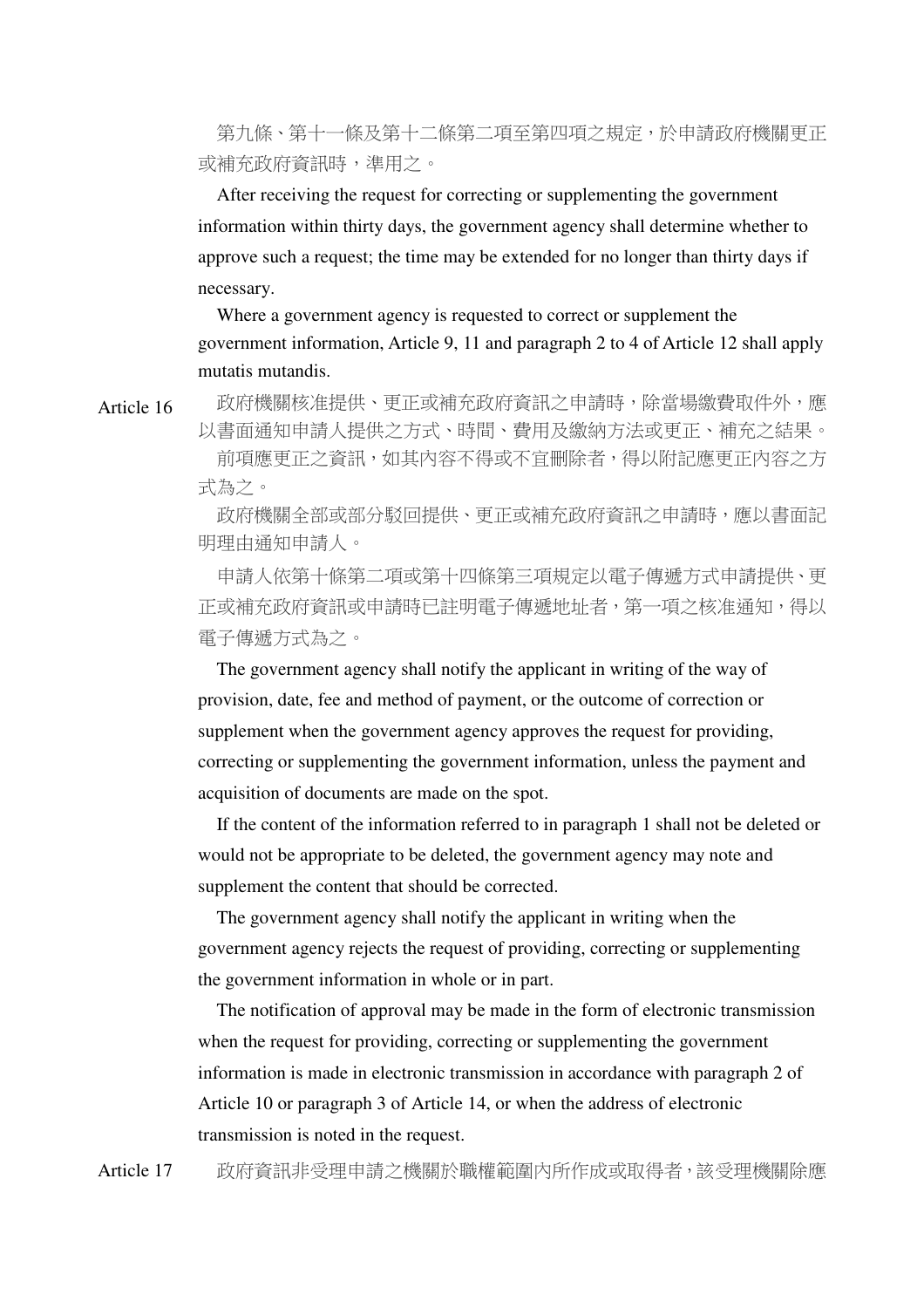說明其情形外,如確知有其他政府機關於職權範圍內作成或取得該資訊者,應 函轉該機關並通知申請人。

Where the requested information is not produced or acquired by the requested agency within its respective authority, the requested agency shall, in addition to explaining the situation, pass to other able agencies and notify the applicant if affirming that other government agencies produced or acquired the information within its respective authority.

## 第四章 政府資訊公開之限制

Chapter 4 Restrictions on Publication of Government Information

Article 18 政府資訊屬於下列各款情形之一者,應限制公開或不予提供之:

- 一、 經依法核定為國家機密或其他法律、法規命令規定應秘密事項或限 制、禁止公開者。
- 二、 公開或提供有礙犯罪之偵查、追訴、執行或足以妨害刑事被告受公正 之裁判或有危害他人生命、身體、自由、財產者。
- 三、 政府機關作成意思決定前,內部單位之擬稿或其他準備作業。但對公 益有必要者,得公開或提供之。
- 四、 政府機關為實施監督、管理、檢(調)查、取締等業務,而取得或製 作監督、管理、檢(調)查、取締對象之相關資料,其公開或提供將對 實施目的造成困難或妨害者。
- 五、 有關專門知識、技能或資格所為之考試、檢定或鑑定等有關資料,其 公開或提供將影響其公正效率之執行者。
- 六、 公開或提供有侵害個人隱私、職業上秘密或著作權人之公開發表權 者。但對公益有必要或為保護人民生命、身體、健康有必要或經當事人 同意者,不在此限。
- 七、 個人、法人或團體營業上秘密或經營事業有關之資訊,其公開或提供 有侵害該個人、法人或團體之權利、競爭地位或其他正當利益者。但對 公益有必要或為保護人民生命、身體、健康有必要或經當事人同意者, 不在此限。
- 八、 為保存文化資產必須特別管理,而公開或提供有滅失或減損其價值之 虞者。
- 九、 公營事業機構經營之有關資料,其公開或提供將妨害其經營上之正當 利益者。但對公益有必要者,得公開或提供之。

政府資訊含有前項各款限制公開或不予提供之事項者,應僅就其他部分公開 或提供之。

The government information as follows shall be restricted from making available to the public or provision:

1. Classified by law as national secrets, required to maintain confidentiality or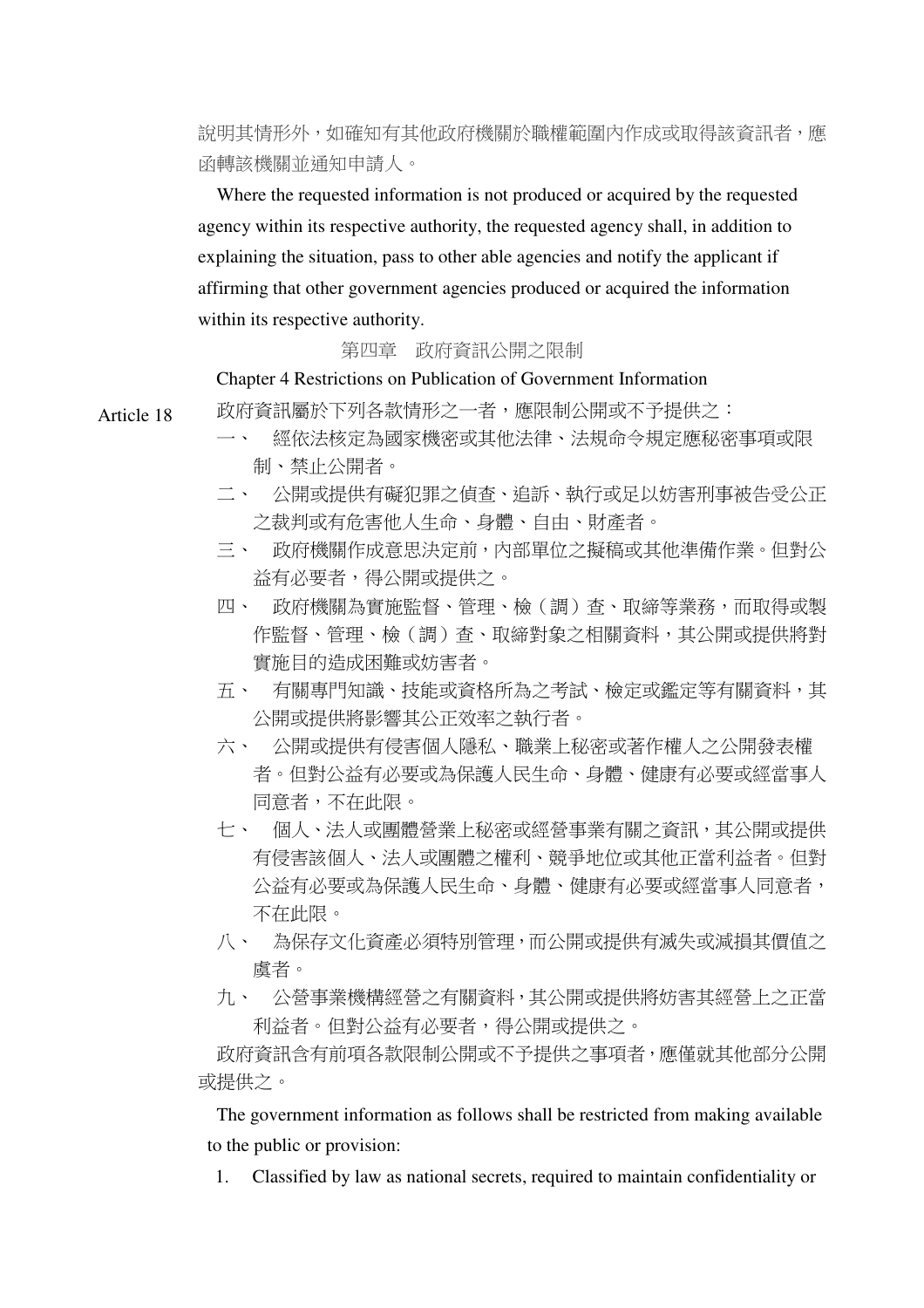prohibited from provision to the public according to other laws, regulations, or orders.

- 2. Making available to the public or provision will obstruct the investigation, prosecution, or law enforcement of a crime, impair the fair trial of a criminal defendant, or injure other people's life, body, freedom or property.
- 3. The draft for internal use or other preparatory works before the government agency make a decision. Such works can be made available to the public or be provided if deemed necessary to public interest.
- 4. Making available to the public or provision of the information will make difficult or disrupt the purpose of such works, where the government agency acquired or produced such information to enforce the works of supervision, management, investigation or ban.
- 5. Making available to the public or provision of the material about the test or certification of specialized knowledge, skill or qualification will effect the enforcement of fairness and efficiency.
- 6. Making available to the public or provision will invade personal privacy, professional secrets, or authors' ventilating right, except where it is necessary for public interest, protects people's life, body, health, or is consented by the person concerned.
- 7. Making available to the public or provision of the information about trade secrets or business operations of a person, legal person or group will hamper the right, competitive position or just interests of such person, legal person or group, except where it is necessary for public interest, protects people's life, body, health, or is consented by the person concerned.
- 8. Making available to the public or provision of the cultural heritage that requires special management will possibly destruct or decrease its values.
- 9. Making available to the public or provision of the information about government-run business entities will impair the just interest in operating the business, except where it is necessary for public interest.

Government information containing materials that are restricted from making available to the public or provision, as specified in the above paragraphs, shall make other part of such information available to the public or be provided.

Article 19 前條所定應限制公開或不予提供之政府資訊,因情事變更已無限制公開或拒 絕提供之必要者,政府機關應受理申請提供。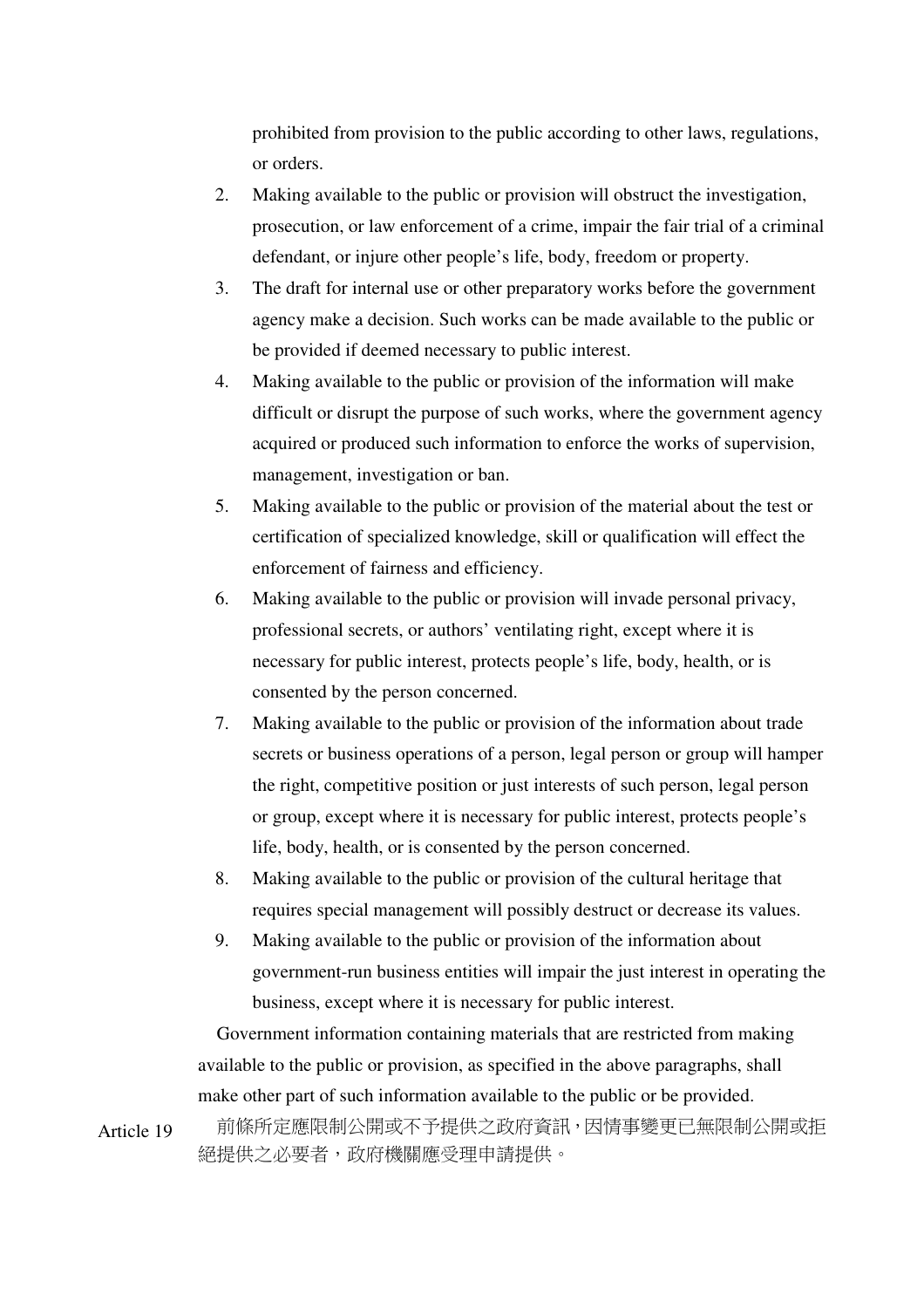A government agency shall accept the request of the government information that contains restricted contents as referred in Article 18 if there is a change in situation and it is no longer necessary to restrict the publication or refuse the provision of such information.

# 第五章 救 濟

# Chapter 5 Relief

Article 20 申請人對於政府機關就其申請提供、更正或補充政府資訊所為之決定不服 者,得依法提起行政救濟。

> An applicant who has an objection to the decision made by a government agency for the request of providing, correcting or supplementing the government information may seek for administrative relief as provided by law.

Article 21 受理訴願機關及行政法院審理有關政府資訊公開之爭訟時,得就該政府資訊 之全部或一部進行秘密審理。

> The administrative appeals agencies and the administrative courts may make in-camera review of the government information, in whole or in part, during the investigation of such disputes.

#### Chapter 6 Supplementary Provisions

Article 22 政府機關依本法公開或提供政府資訊時,得按申請政府資訊之用途,向申請 人收取費用;申請政府資訊供學術研究或公益用途者,其費用得予減免。 前項費用,包括政府資訊之檢索、審查、複製及重製所需之成本;其收費標 準,由各政府機關定之。

> A government agency may charge a fee according to the purpose of requesting the government information, when making available or providing such information in accordance with this Law. The fees may be reduced or waived if the applicant requests the government information for academic research or public interest use.

The fees as referred to in paragraph 1 shall include the costs of searching, examining, copying and duplicating the government information. The standard of such fees shall be made by each respective government agency.

Article 23 公務員執行職務違反本法規定者,應按其情節輕重,依法予以懲戒或懲處。 Government employees shall be punished or reprimanded according to law and the severity of the offense if they violate the relevant provisions set forth in this Law when performing duty.

Article 24 本法自公布日施行。